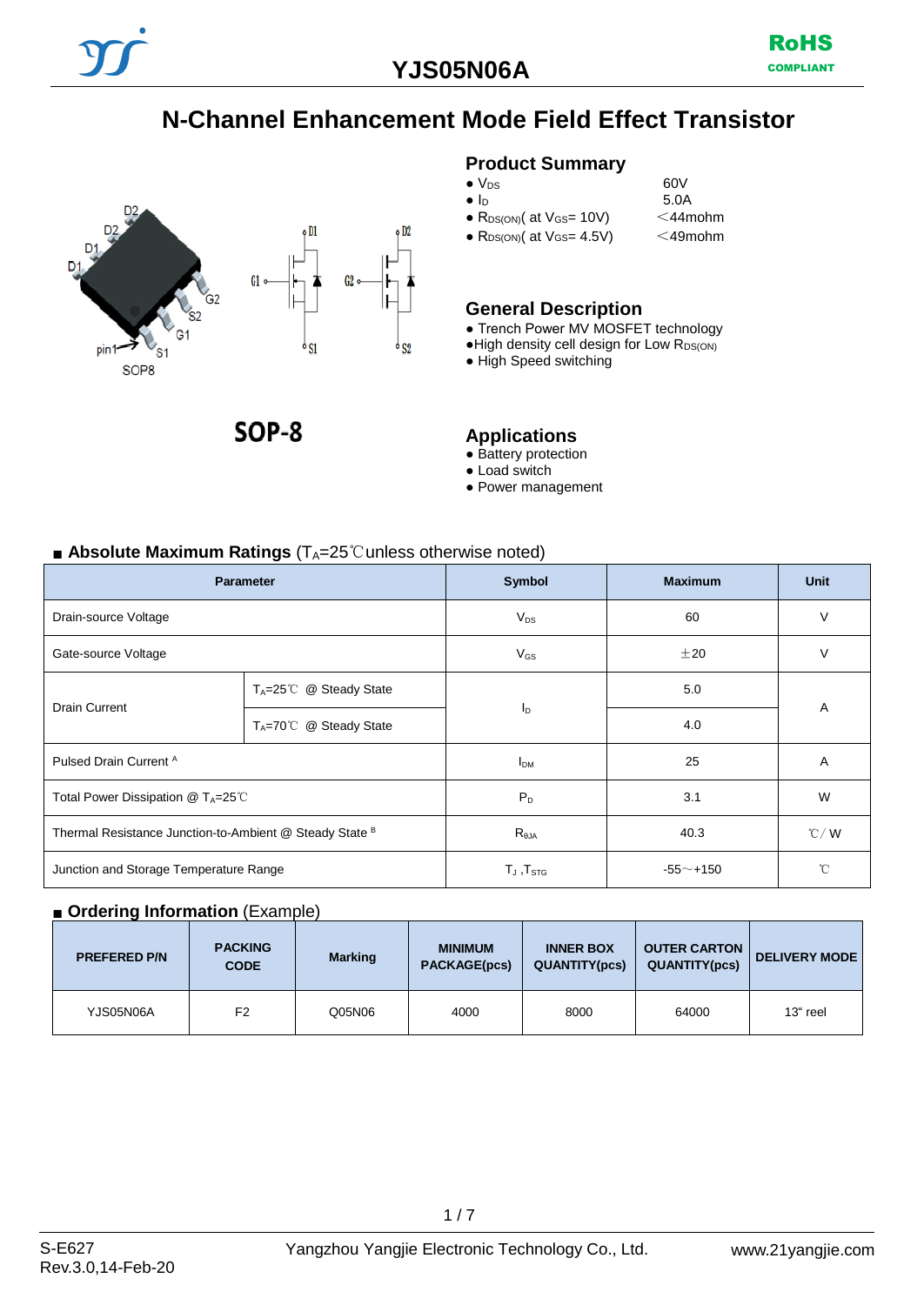

# **YJS05N06A**

#### ■ **Electrical Characteristics** (T<sub>J</sub>=25<sup>°</sup>C unless otherwise noted)

| <b>Parameter</b>                      | <b>Symbol</b>             | <b>Conditions</b><br><b>Min</b>                                                     |     | <b>Typ</b> | <b>Max</b> | <b>Units</b> |  |
|---------------------------------------|---------------------------|-------------------------------------------------------------------------------------|-----|------------|------------|--------------|--|
| <b>Static Parameter</b>               |                           |                                                                                     |     |            |            |              |  |
| Drain-Source Breakdown Voltage        | <b>BV</b> <sub>DSS</sub>  | $V_{GS} = 0V$ , $I_D = 250\mu A$                                                    | 60  |            |            | V            |  |
| Zero Gate Voltage Drain Current       | $I_{DSS}$                 | $V_{DS}=60V, V_{GS}=0V$                                                             |     |            | 1          | μA           |  |
| Gate-Body Leakage Current             | $I_{GSS}$                 | $V_{GS}$ = $\pm$ 20V, $V_{DS}$ = 0V                                                 |     |            | ±100       | nA           |  |
| Gate Threshold Voltage                | $V_{GS(th)}$              | $V_{DS} = V_{GS}$ , $I_D = 250 \mu A$                                               | 1.0 | 1.5        | 2.5        | $\vee$       |  |
|                                       |                           | $V_{GS}$ = 10V, $I_D$ =5.0A                                                         |     | 35         | 44         | $m\Omega$    |  |
| Static Drain-Source On-Resistance     | $R_{DS(ON)}$              | $V_{GS}$ = 4.5V, $I_{D}$ =4.0A                                                      |     | 39         | 49         |              |  |
| Diode Forward Voltage                 | $V_{SD}$                  | $I_S = 5.0A, V_{GS} = 0V$                                                           |     | 0.8        | 1.2        | V            |  |
| Maximum Body-Diode Continuous Current | $I_{\rm S}$               |                                                                                     |     |            | 5.0        | Α            |  |
| <b>Dynamic Parameters</b>             |                           |                                                                                     |     |            |            |              |  |
| Input Capacitance                     | $C_{iss}$                 |                                                                                     |     | 1018       |            | pF           |  |
| Output Capacitance                    | $C_{\text{oss}}$          | $V_{DS}$ =30V, $V_{GS}$ =0V, f=1MHZ                                                 |     | 70         |            |              |  |
| Reverse Transfer Capacitance          | $C_{\text{rss}}$          |                                                                                     |     | 62         |            |              |  |
| <b>Switching Parameters</b>           |                           |                                                                                     |     |            |            |              |  |
| <b>Total Gate Charge</b>              | $\mathsf{Q}_{\mathsf{g}}$ |                                                                                     |     | 26         |            |              |  |
| Gate Source Charge                    | $Q_{gs}$                  | $V_{GS}$ =10V,V <sub>DS</sub> =30V,I <sub>D</sub> =10A                              |     | 5.4        |            | nC           |  |
| Gate Drain Charge                     | $Q_{gd}$                  |                                                                                     |     | 6.5        |            |              |  |
| Reverse Recovery Charge               | $\mathsf{Q}_\mathsf{rr}$  | IF=20A, di/dt=500A/us                                                               |     | 11.7       |            |              |  |
| Reverse Recovery Time                 | $t_{rr}$                  |                                                                                     |     | 23         |            |              |  |
| Turn-on Delay Time                    | $t_{D(on)}$               |                                                                                     |     | 10         |            |              |  |
| Turn-on Rise Time                     | $t_{\sf r}$               | $V_{GS}$ =10V, V <sub>DD</sub> =30V, I <sub>D</sub> =2A, R <sub>L</sub> =1 $\Omega$ |     | 20         |            | ns           |  |
| Turn-off Delay Time                   | $t_{D(off)}$              | $R_{\text{GEN}} = 3\Omega$                                                          |     | 29         |            |              |  |
| Turn-off Fall Time                    | $t_{\rm f}$               |                                                                                     |     | 21         |            |              |  |

A. Pulse Test: Pulse Width≤300us,Duty cycle ≤2%.

B. R<sub>θJA</sub> is the sum of the junction-to-lead and lead-to-ambient thermal resistance, where the lead thermal reference is defined as the solder mounting surface of the drain pins. R<sub>θJL</sub> is guaranteed by design, while R<sub>θJA</sub> is determined by the board design. The maximum rating presented here is based on mounting on a 1 in 2 pad of 2oz copper.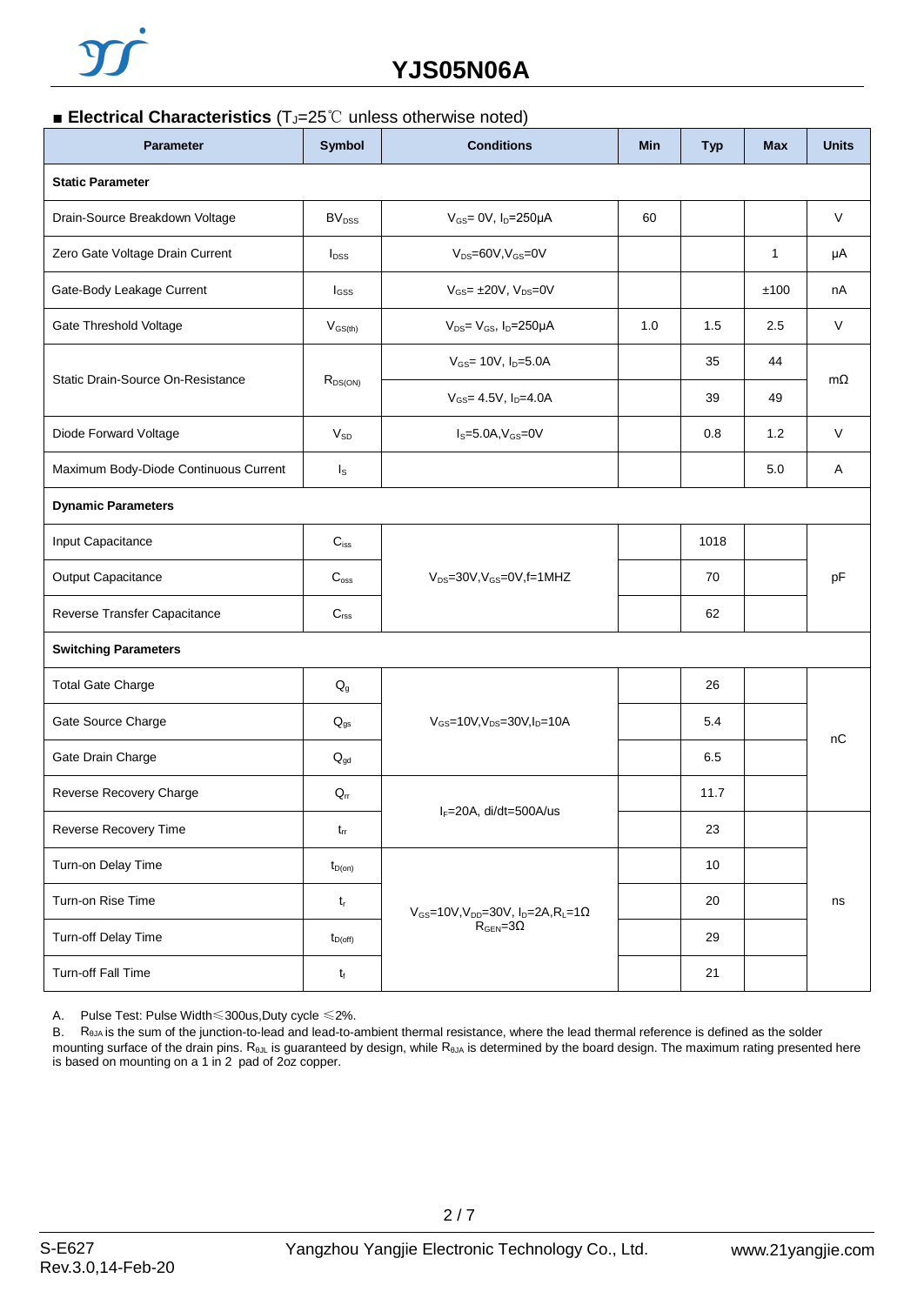## **■ Typical Performance Characteristics**

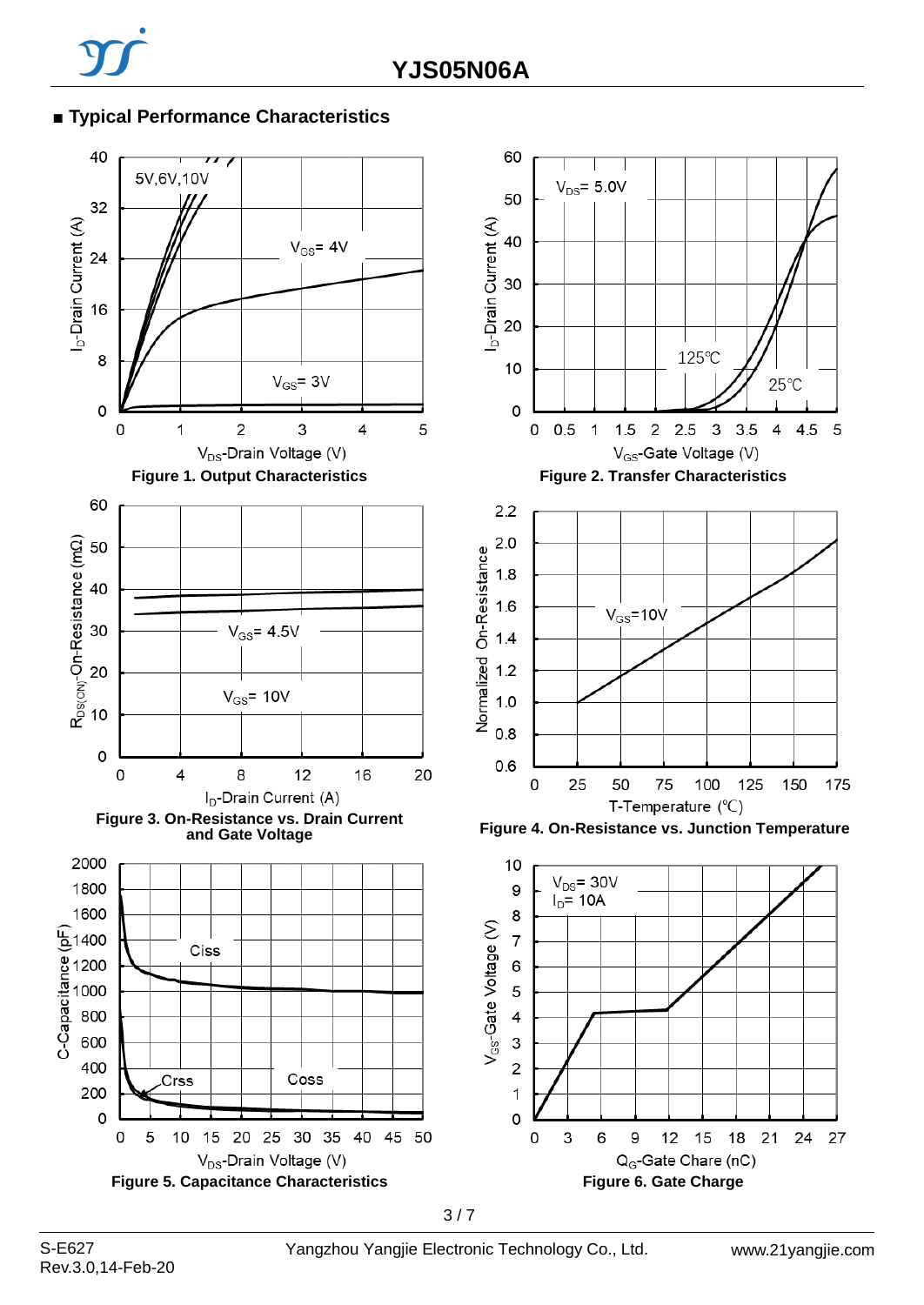

**vs Ambient Temperature**



**Figure 9. Normalized Maximum Transient Thermal Impedance**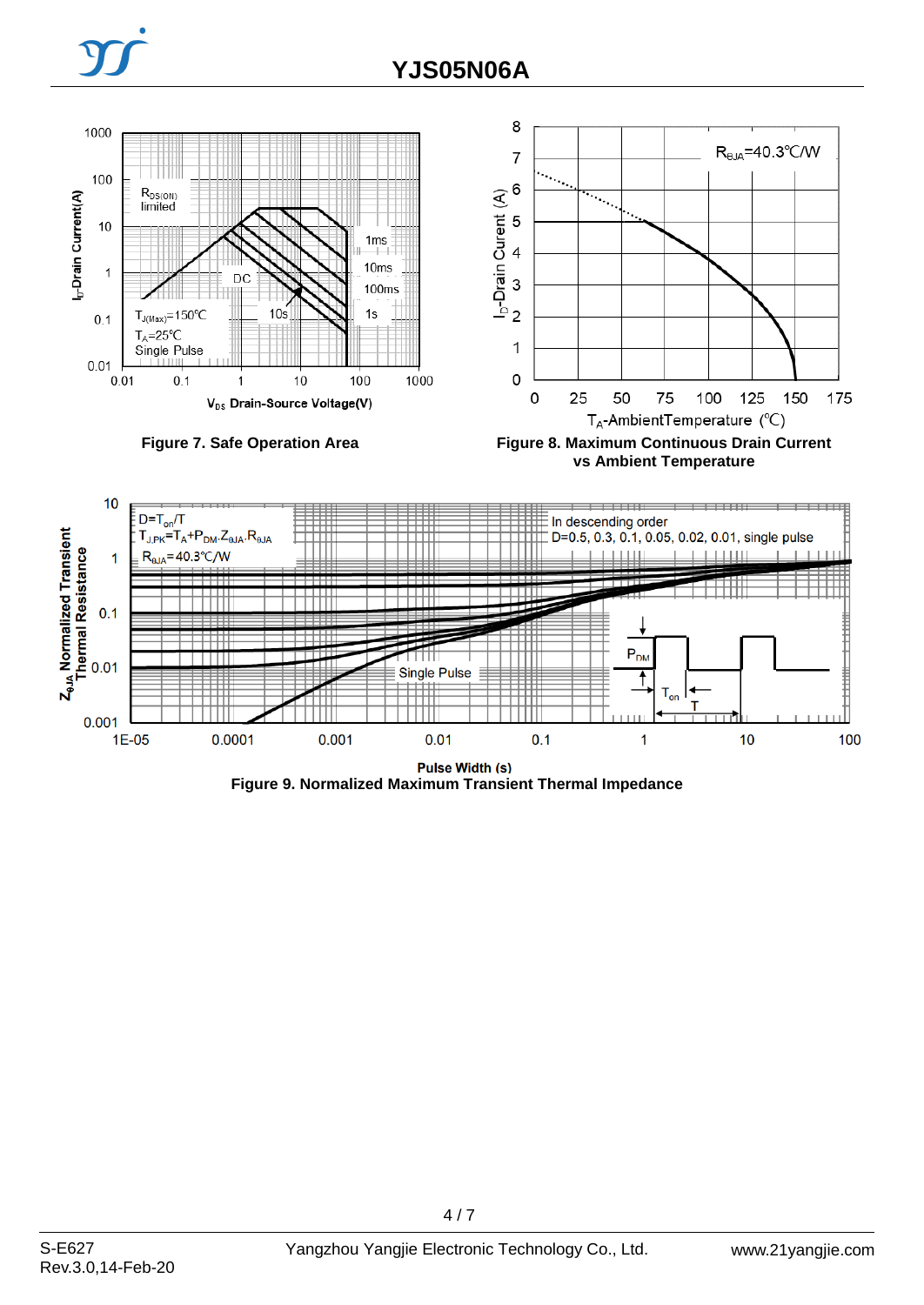



#### **Resistive Switching Test Circuit & Waveforms**





## **Diode Recovery Test Circuit & Waveforms**





Charge

### **Gate Charge Test Circuit & Waveform**





#### **Unclamped Inductive Switching (UIS) Test Circuit & Waveforms**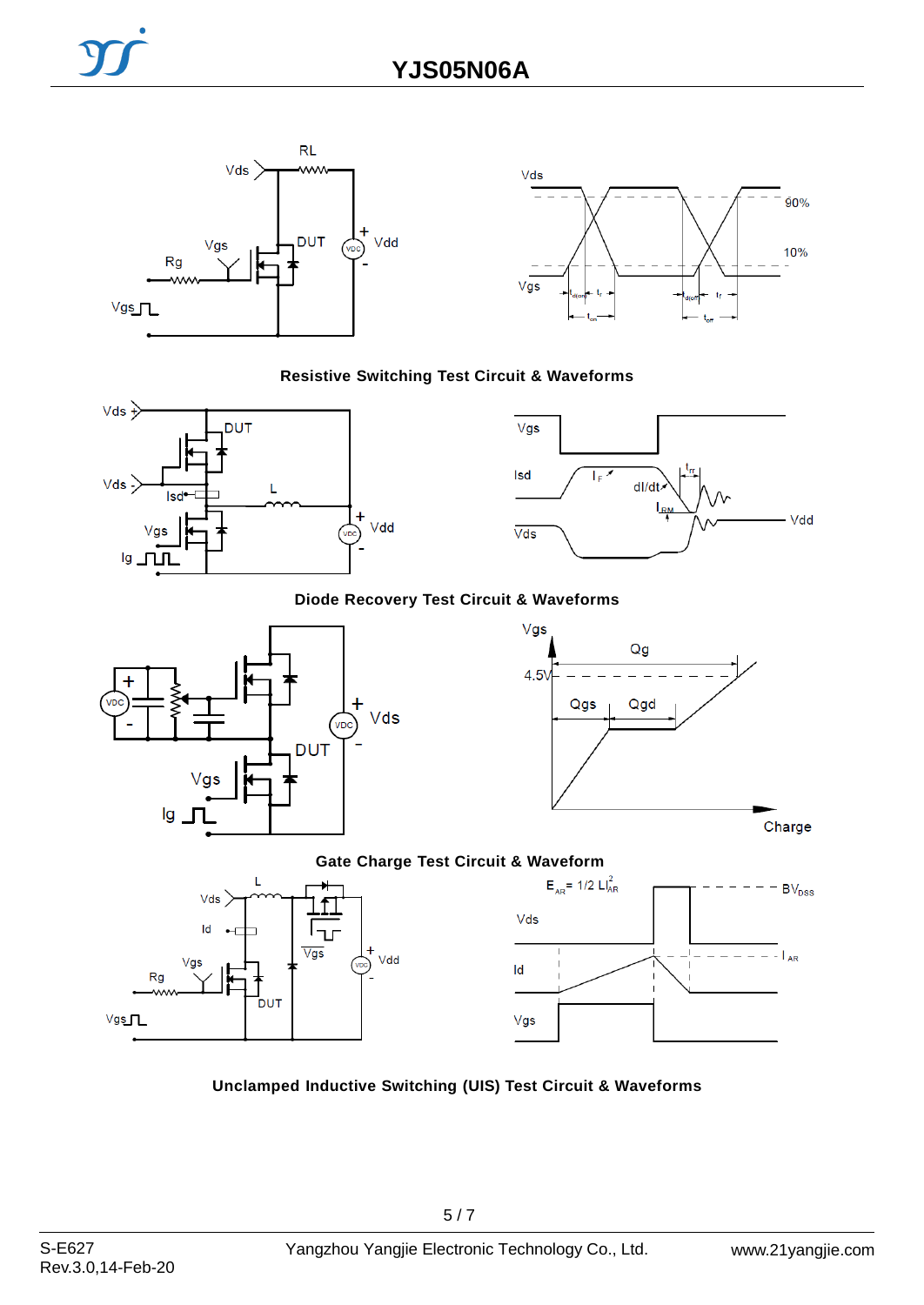## ■**SOP-8 Package information**





SIDE VIEW



| DIMENSIONS |               |       |           |       |  |
|------------|---------------|-------|-----------|-------|--|
| SYMBOL     | <b>INCHES</b> |       | Millmeter |       |  |
|            | MIN.          | MAX.  | MIN.      | MAX.  |  |
| А          | 0.053         | 0.069 | 1.350     | 1,750 |  |
| B          | 0,004         | 0,010 | 0,100     | 0.250 |  |
| С          | 0.053         | 0.061 | 1,350     | 1,550 |  |
| D          | 0,013         | 0.020 | 0.330     | 0.510 |  |
| E          | 0,007         | 0.010 | 0,170     | 0,250 |  |
| F          | 0.189         | 0.197 | 4,800     | 5,000 |  |
| G          | 0.050BSC      |       | 1.270BSC  |       |  |
| Н          | 0.228         | 0.244 | 5,800     | 6.200 |  |
| J          | 0.150         | 0.157 | 3,800     | 4,000 |  |
| К          | 0.016         | 0.050 | 0.400     | 1,270 |  |
| θ          |               | 8°    | O۰        | 8°    |  |

Note:<br>1.Controlling dimension:in millimeters.<br>2.General tolerance::t0,05mm,<br>3.The pad layout is for reference purposes only.

Suggested Solder Pad Layout

 $\eta$